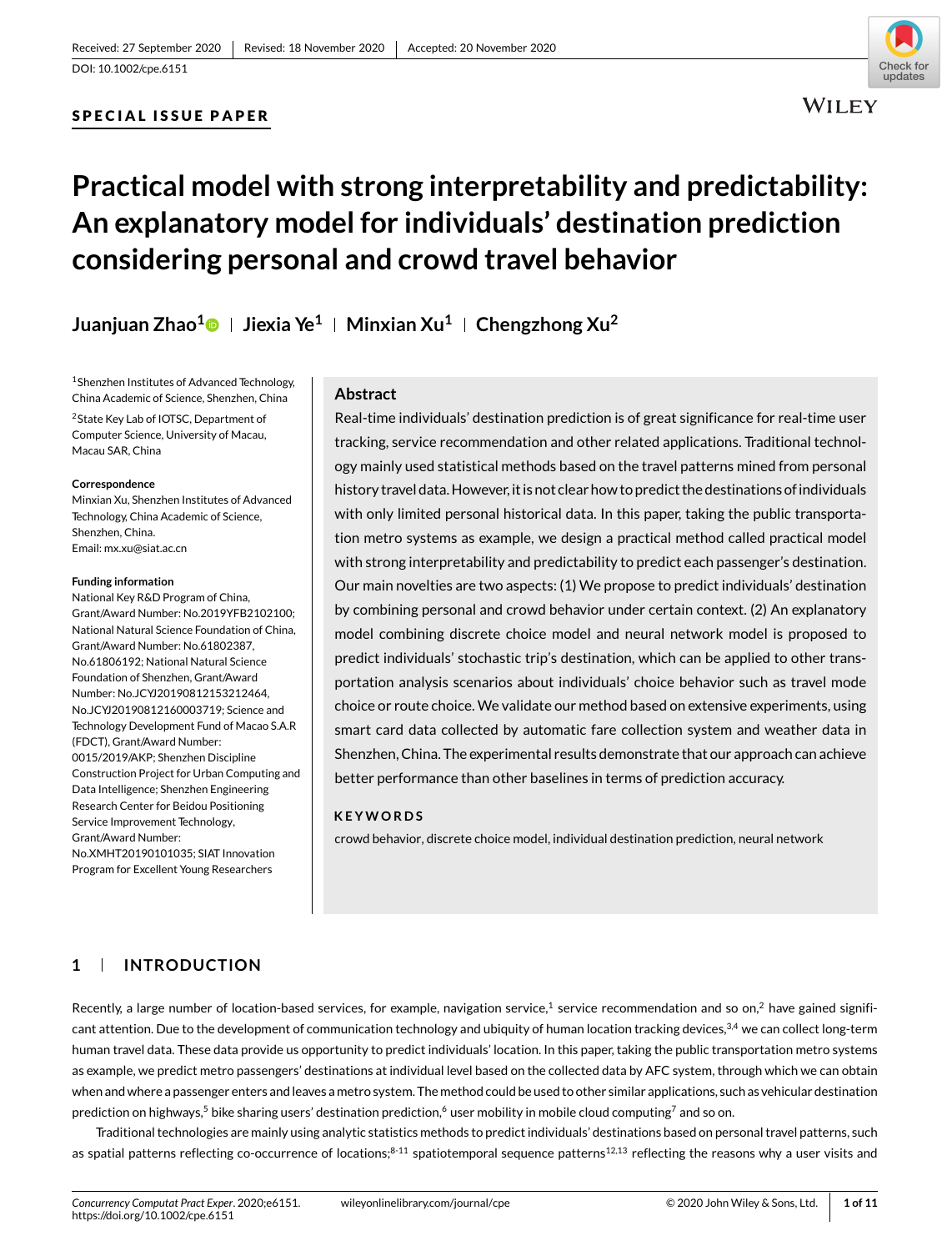leaves a location at a certain time, for example, for commuting, studying, and so on. These methods assume that the predicted user has regular commuting pattern and sufficient historical data. However, it is not clear how to predict the destination of a passenger who has limited personal data or whose pattern has no obvious regularity.

The motivation of this paper is based on the intuition that travel activities of a passenger are made up of fixed daily traveling (e.g., traveling for commuting, studying) and flexible traveling (e.g., traveling for entertainment, shopping). The fixed traveling has spatiotemporal regularity, of which the destinations can be uniquely inferred based on the travel patterns extracted from the long-term travel data of passengers. The flexible traveling has spatiotemporal irregularity, of which the destination can be predicted by combined personal and crowd travel behavior under certain contexts (e.g. time, weather, and so on). In addition, in view of that both of the interpretability and prediction accuracy of the prediction model are all significant in the field of transportation for better supporting decision-making. Therefore, we design an explanatory model to predict individuals' destinations based on sparse observations including real-time origin information and historical trips, the major **contributions** are as follows:

- **•** We propose a practical model with strong interpretability and predictability called as PMIP to predict passengers' destinations at individual level. The model is especially applicable for the passengers with limited personal historical data.
- We treat differently among passengers' regular trips and stochastic trips according to personal spatiotemporal travel patterns, and develop a kernel density-based clustering algorithm to extract each passenger's travel patterns for the efficiency and robustness.
- **•** We present a two-view-based hybrid model that predicts individuals' stochastic trips. The model uses a conditional discrete choice model (DCM) with interpretability to handle the direct correlation with history individual and crowd destination choice behavior, and utilizes Neural Network to strengthen the model's predictive ability by using context factors.
- **•** We evaluate our method using realistic smart card data and weather data over 4 months in Shenzhen, China. The experimental results validate the effectiveness of our method compared with other baselines.

The rest of this paper is organized as follows. Section 2 outlines the related work of this paper. Section 3presents the overview of our problem and solution. Section 4 details our proposed solution for passengers' destination prediction. The empirical evaluations of the method based on real-world data are discussed in Section 5, and we conclude the work in Section 6.

#### **2 RELATED WORK**

The purpose of user movement or location prediction is to determine the location of a user or a vehicle by observing the beginning of the trip. By now, there have been some studies addressing this problem. We can categorize existing approaches into two groups by the theoretical principles, statistics-based models and machine learning-based models.

(1) **Statistics-based models:** They are based on the frequent patterns extracted from individuals' historical travel data and use probabilistic methods to predict target user's movement. (i) Based on individuals' spatial patterns, which reflects the co-occurrence of locations, Morzy et al. used an Apriori-based and PrefixSpan algorithm to discover the pattern of moving objects,<sup>8,9</sup> and define some movement rule matching strategies to predict each moving object location. Jeung et al. estimated a moving object's future locations based on its spatial sequence pattern as well as existing motion functions of the object's recent movements.<sup>10</sup> Zheng et al. conducted a personalized location recommendation system by mining the correlation between locations.<sup>11,14</sup>

(ii) Based on users' spatial-temporal sequence patterns. The patterns reflect the co-occurrence of locations considering time information, e.g, Alice tends to go from location A to location B during 6:00 AM –7:00 AM of a day. Li et al.<sup>13</sup> proposed a hierarchical clustering method to find periodic patterns. Zhao et al.<sup>15</sup> proposed to use sequential, overlapped and fixed time length slots to automatically extract the spatiotemporal patterns over the AFC data. (iii) Based on semantic patterns, which refer to the "general" geographical consequence of locations visited by individuals<sup>16</sup> and reflect the semantic reason why individual travel from some locations to other locations. For example, Bruce always goes to restaurant *B* for lunch around 12.30 PM. This is achieved by combining the raw mobility trajectories with related contextual data(e.g., POI). Yan et al. proposed a hybrid Model for analyzing and transforming raw mobility data (GPS) to meaningful semantic abstractions.<sup>17</sup>

Most of these travel patterns-based method have a pre-assumption that sufficient personal history data can be obtained. However, it is not clear how to predict the destinations of individual users with only a few personal historical information. In such cases, it is necessary to combine the crowd travel behavior to provide complementary information. Though we combine the crowd travel behavior and use a linear DCM to predict individuals' destination;<sup>18</sup> however, due to incapability of modeling nonlinearity relationship of DCM and the lack of considering context influences, we further improve the approach $^{18}$  in this paper.

(2) **Machine learning-based models:** They use machine learning methods to predict a object movement. In Kaggle-ECML/PKDD, Brebrisson et al. used a multilayer neural network to predict the taxi destination, given the beginnings of trajectories.<sup>19</sup> Lv et al. considered taxi trajectories as two-dimensional images, and adopted multilayer convolutional neural network to predict taxi destination.<sup>20</sup> Endo et al. employed recurrent neural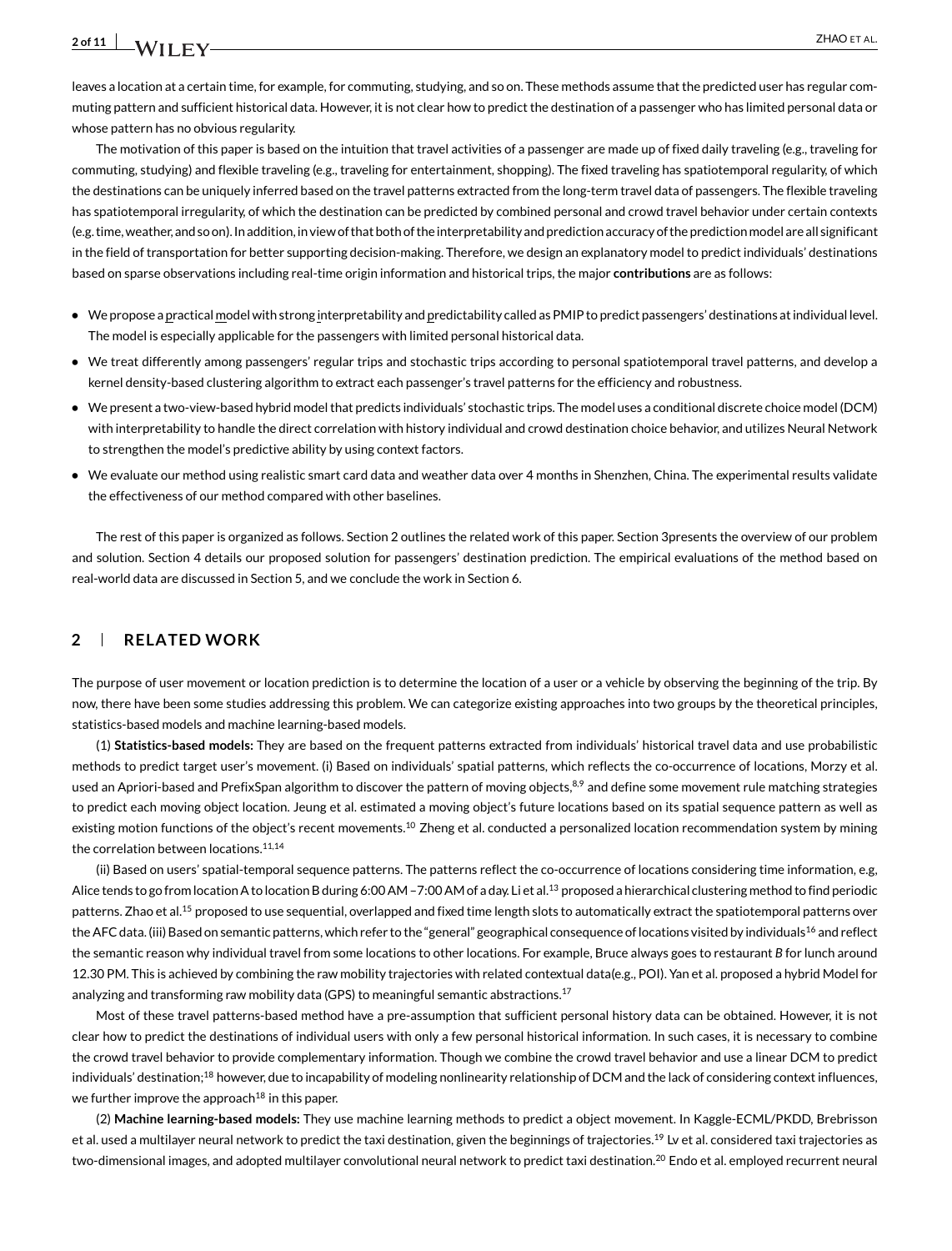networks, which represented trajectories as discrete features in grid space and fed the sequences of grids into the RNN model, to predict taxi or user's destination.<sup>21</sup> Rossi<sup>22</sup> proposed a RNN-based approach and encoded the semantics of visited locations by combining geographical information to predict the exact coordinates of taxi's destination. Wang et al. proposed efficient attention-based deep learning framework for sharing bike trip destination prediction.<sup>6</sup>

However, due to the lack of individual's long-term travel data, these machine learning-based methods did not make full use of individual travel information.<sup>21,22</sup> In addition, it is difficult for these models to explain the interpretability, which is significant to support decision-making in transportation field. In this paper, we propose an explanatory model to predict individuals' destinations by combining individual and crowd travel behavior.

#### **3 OVERVIEW**

#### **3.1 Notations and problem formulation**

We first introduce several fundamental concepts:

**Definition 1.** (*Trip*). A trip of a passenger, denoted as *tr*, is related to four attributes  $s_o$ ,  $s_d$ ,  $t_o$ , and  $t_d$ , representing the trip's starting station, ending station, starting time and ending time.

**Definition 2.** *(Trip Sequence)*. A trip sequence *TS* is associated with *TS*.*id* uniquely representing a passenger, and a temporally ordered sequence of trips of the passenger denoted as  $\overline{T} = \{tr_1, tr_2, \ldots, tr_p\}$  collected by AFC system.

**Definition 3.** *(Travel Pattern)*. A travel pattern *P* of a passenger is used to describe the travel's spatiotemporal regularity, which is associated with four attributes P.t<sub>b</sub>, P.t<sub>e</sub>, P.s<sub>b</sub> and P.s<sub>e</sub>. That refers that a passenger often goes from station P.s<sub>b</sub> to station P.s<sub>e</sub> during a fixed time period [P.t<sub>b</sub>, P.t<sub>e</sub>] of a day, and the proportion of the active days of such trips is greater than a certain threshold  $\tau$  (e.g,  $\tau$ =80%).

*Problem definition:* Given a metro network consisting of *N* stations  $S = \{s_1, s_2, \ldots, s_N\}$  and the historical AFC data of all passengers, and other associated data (e.g., weather information), this paper aims to predict the destination (ending) station of a passenger given the starting station *so* and time *to*.

#### **3.2 Motivation**

Figure 1 presents the distribution of passengers according to the number of active days and the number of trips based on four months of AFC data in Shenzhen, China. We can observe that there are more than half passengers which only have less than six trips as shown in Figure 1(A), and less than four active days as shown in Figure 1(B). For such passengers with only a few historical travel information, we need to combine crowd's travel behavior to predict the destinations. In addition, there have been some studies summarizing that users' travel behavior has temporal dependency (e.g., 24-h periodicity and 7-day periodicity)<sup>23-26</sup> and related with other factors (e.g., weather, special events, and so on).<sup>27</sup> Therefore, we can combine individual travel behavior, crowd travel behavior, and other context information to predict individual's destination.



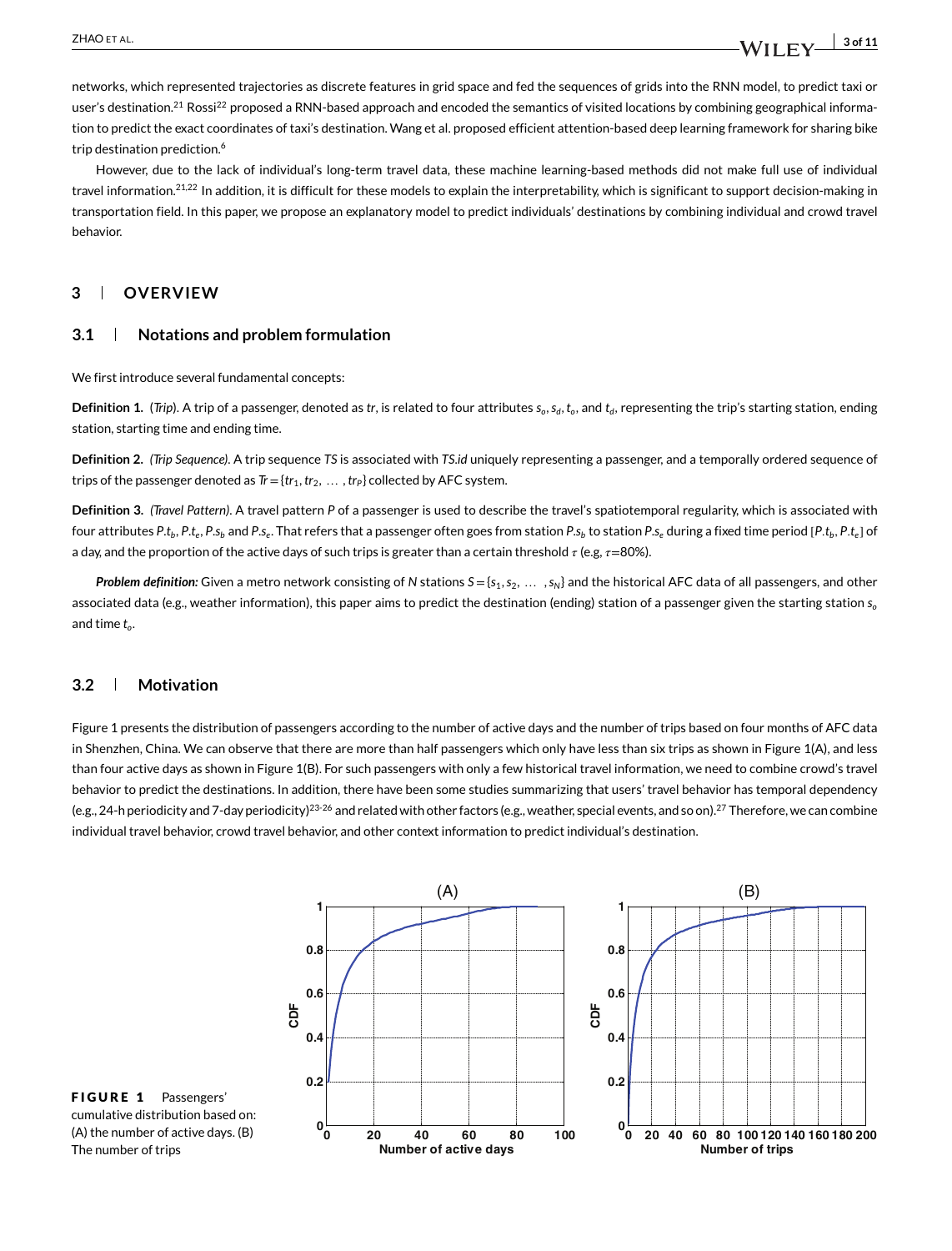

FIGURE 2 Processing flowchart of Practical model with strong interpretability and predictability

#### **3.3 Analysis framework**

Figure 2 presents the processing flowchart of our approach for individuals' travel destination prediction. First, we extract the spatiotemporal travel patterns of individual passengers based on their own historical smart card data. Based on these patterns, given a target trip of a passenger with tap-in information, we classify the trip as regular trip or stochastic trip by finding a matched travel pattern. If the trip belongs to a travel pattern, the trip is regular and the destination can be uniquely determined, else the trip is a stochastic trip and we use a stochastic trip destination predictor to estimate the proportion that the passenger will destine to each station by combining both individual and crowd travel information under certain context information.

In order to predict stochastic trip's destination, we use a DCM with interpretability to capture the definite relationship between the prediction target and personal or crowd travel behavior, and use neural networks to strengthen the model's predictive ability by combining context factors. The reason we do not use a multilayer neural network or deep learning-based method to learn a nonlinear mapping function from observed features to stochastic trip's destination is the drawback of being a black-box. However when studying the demand in transportation applications, it is of utmost importance that we understand what are the key factors to affect passengers' travel behavior, which can help user to make decision.

#### **4 DESTINATION PREDICTOR**

#### **4.1 Regular trip destination predictor**

This section aims to predict the regular trip's destination of a passenger P. We first extract the passenger's travel patterns  $M = \{m_1, m_2, \ldots, m_{M}\}$ referred to Definition 3, then give a trip *tr* of the passenger who enters a metro system in station *tr*.*s*<sub>o</sub> at time slot *tr*.*t<sub>o</sub>*, we first classify the trips by matching it with the passenger's travel pattern set *M*. If there exists a travel pattern  $m_i$  satisfying  $[m_i, t_b, m_i, t_e] \cap tr.t_o \neq null$ , we classify the trip as a regular trip and set *mi*.*te* as the destination of the trip *tr*, otherwise the trip is a stochastic trip, and the destination is predicted by the method in next section. The individual travel pattern is extracted as follows.

Given the history trip sequence  $P = \{p_1, p_2, \ldots, p_{|P|}\}$  of a passenger, this step aims to extract the passenger's spatiotemporal travel patterns as described in Definition 4. We first use kernel density estimation method to capture the passenger's travel regularity in time dimension, then obtain the regularity in space dimension and construct the travel patterns. Compared with existing methods, this method is more flexible since it can extract each passenger's travel patterns with precise time ranges. The specific process includes two steps as follows.

*Step 1:* This step aims to extract the significant time periods of a day which the passenger mainly travels at. Different passengers may have different significant travel time periods, as shown in Figure 3. There are four specific passengers with different number of significant time periods. We can observe that the passengers in Figure 3 (A), (B), (C), (D) have one, two, and three, and no obvious significant time periods, respectively, according to the number of peaks. Therefore, we need to extract each passenger's temporal travel regularity according to their own trips.

Given the passenger's historical trip set *P*, we first calculate the trip time distribution in a day.

We choose the common used gaussian kernel function to obtain the local density  $\rho_i$  of the passenger's trip time in a day by Equation (1), where  $(x_1, x_2, \ldots, x_n)$  is the start time slots of all trips in *P*, *n* is the number of trips, and *h* is the bandwidth that determines the size of the local time range affected by the kernel function. The *h* is determined by the taken time of a trip and set according to the actual scene.

$$
f(x; h) = \frac{1}{nh} \sum_{i=1}^{n} \left[ \frac{1}{\sqrt{2\pi}} e^{-\frac{(x-x_i)^2}{2h^2}} \right].
$$
 (1)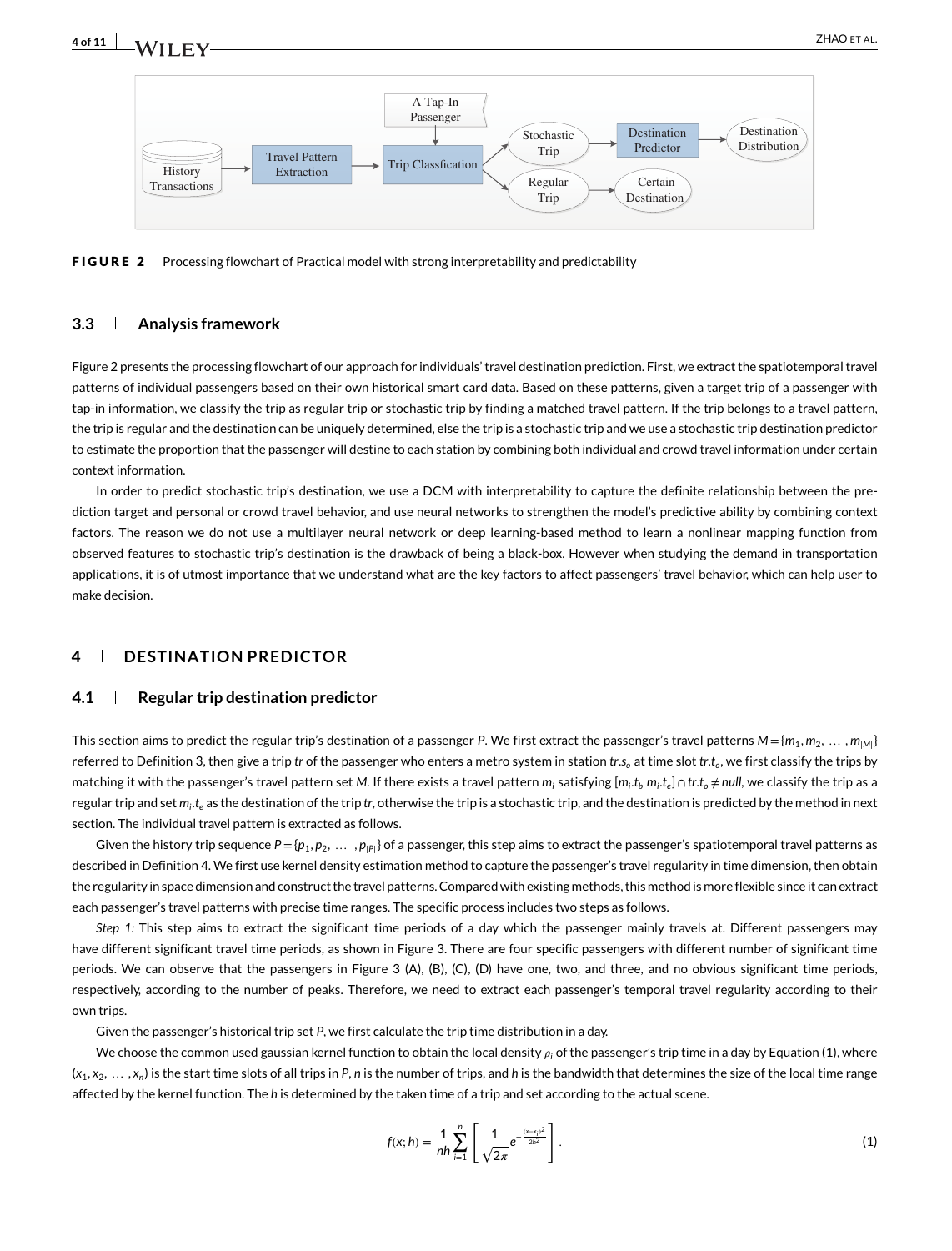#### FIGURE 3 Trip distribution of some individuals on a day



Then, we choose some points as the center of the significant time periods of a day of the passenger, where the point *x* satisfies two conditions: (i) with highest local density in the time range [*x*−0.5*h x* +0.5*h*]. (ii) the total proportion of active days of segments falling in the range is larger than a predefined value  $\lambda$  (e.g.,  $\lambda$  = 5). Given a time center  $x_i$  satisfying the two conditions, the range of significant time period is set to [*x* − 0.5*h x* + 0.5*h*]. All significant time periods extracted are represented as  $C = \{c_1, \ldots, c_{|C|}\}.$ 

*Step 2:* We construct the passenger's travel patterns by extracting the O-D pair during each significant time period of *C*. Given all trips in a significant time period *ci* ∈*C*, if there exists an O-D pair (*so*,*sd*), and the proportion of the active days of the trips is greater than a certain threshold  $\tau$ , we create a travel pattern p with  $p.s_b = s_o$ ,  $p.s_e = s_d$ , and the p.t<sub>b</sub> and p.t<sub>e</sub> are set to the begin and the end of  $c_i$ . Otherwise, we assume that there is no travel pattern in *ci*. Based on analysis above, given a passenger, we extract all the travel patterns, dented as  $M = \{m_1, m_2, \ldots, m_{|M|}\}.$ 

Mining individual passenger's latest travel pattern based on passenger's own latest history travel information can help to classify the predicted trip more accurately. However, updating the travel patterns too regularly could increase system costs. Therefore, we use a compromise that updates individual travel pattern once per week. That means if we want to predict the destination of a trip of a passenger at nth week, we use all history travel information of the passenger before the *n*th week as the training data for KDE.

#### **4.2 Stochastic trip destination predictor**

In this section, we focus on predicting the destination of the passenger's stochastic trip *tr*.We first depict the input features fed into stochastic trip's destination predictor, then introduce the framework of the predictor.

#### **4.2.1 Feature extraction**

Given the passenger P's stochastic trip *tr* with starting station *tr.s*<sub>o</sub> and starting time *tr.t*<sub>o</sub> on a day, in order to predict the destination, we use three types of features as follows: individual features, crowd features, and context features.

**(1) Individual features** *Fu*: we extract individual features about the passenger *P*'s travel behavior based on the historical travel information from two perspectives: sequential perspective and semantic perspective. The sequential perspective refers that an individual passenger who enters station *tr.s<sub>o</sub>* usually destines to a few stations. Semantic perspective refers that a passenger often stays at a few stations during specific time period. For example, a passenger often stays at the workspace A during the daytime and stays at home B during night. Accordingly, we extract the two types of features.

(a) Semantic destinations distribution Fm, the number of the times the passenger stayed around each station during the time interval [*tr.t<sub>o</sub> − h*  $tr.t<sub>o</sub> + h$ ] are extracted. The definition of a passenger staying state at a station is as follow. If the passenger's two successive trips meet that the ending station of a ride is the beginning station of the next trip, and the time duration is greater than 2 h, we assume that the passenger stayed around the station during the time interval. In general, the locations a user often stays are different on different days (e.g., weekday and weekend), and that on the days same with *tr.w<sub>d</sub>* has more correlation than that on different days. So we extract them on the two types of history days, respectively, and use  $F_u^m=\{f_a,f'_a\}$  to represent the semantic features, where both  $a$  and  $a'$  are N dimensional vectors and represent the times of the passenger staying at each station at the days same and different with *tr*.*w<sub>d</sub>*, respectively. For example  $f_a = \{a_1, a_2, \ldots, a_{|N|}\}$ , where *ai* represents the number of times that the passenger stayed around station *si* during time period [*tr*.*to* −*h tr*.*to* +*h*] on the historical days same with *tr*.*w*<sub>d</sub>.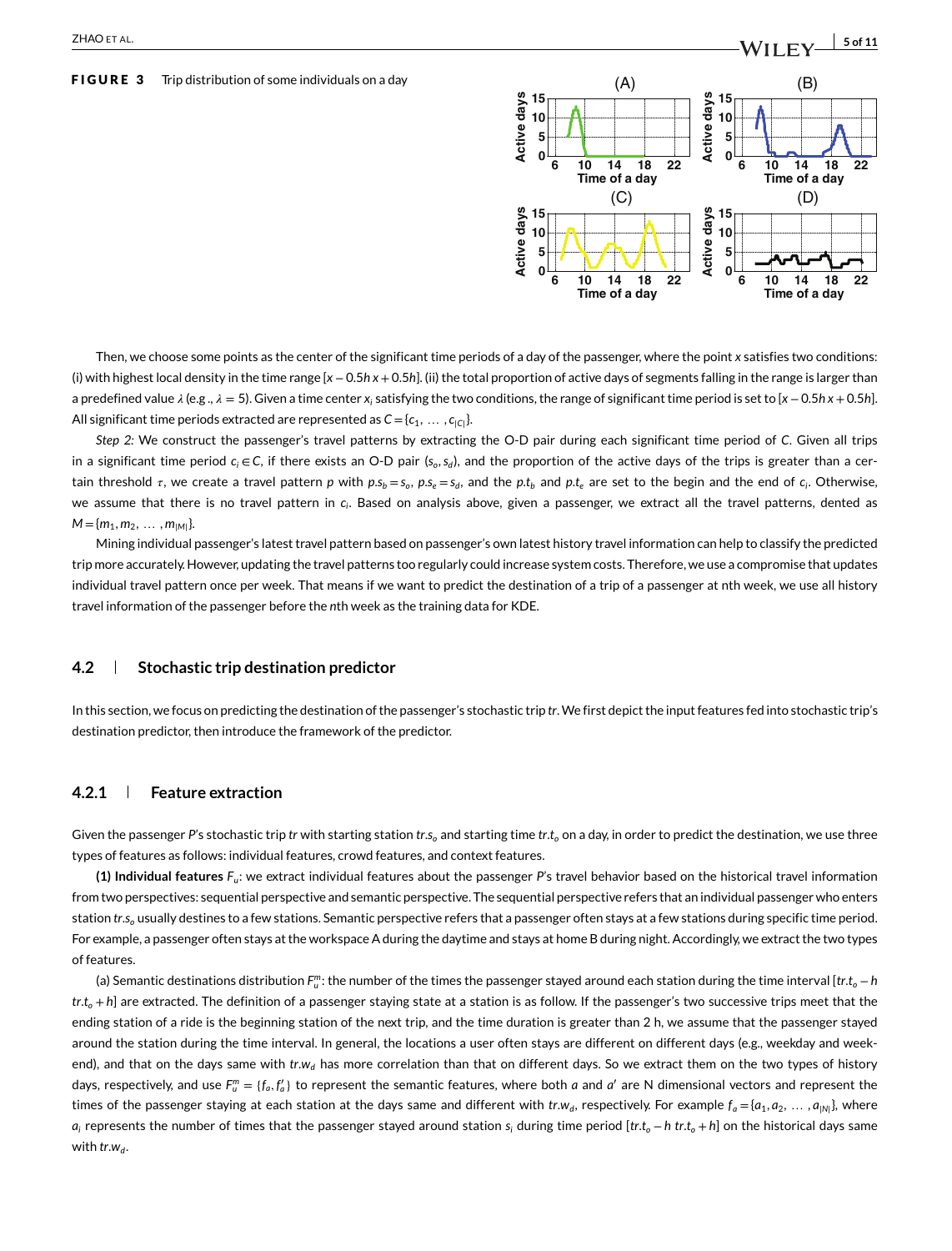(b) Sequential destinations distribution  $F^q_u$ : the history times that the passenger travelled from station  $s_o$  to each other station is extracted. As that for semantic features, we use two N dimensional vectors  $F_u^q=\{f_b,f'_b\}$  to represent the times of the passenger destining to each station at the days same and different with *tr*.*w<sub>d</sub>*, respectively.

**(2) Crowd features** *Fg*: the individual passenger's historical data can be very sparse. We try to use the crowd destination distribution to provide complementary information. Crowd travel behavior has temporal dependency which refers that the traffic flow at a certain time is usually correlated with various historical observations.<sup>23-26</sup> For example, the destination distribution of crowd from a given origin station at a day is affected by that of past days, and has obvious 7-day periodicity. Therefore, we extract the crowd's destination distribution during the time interval *Ti* of past <sup>|</sup>*G*<sup>|</sup> days with same week attribute tr.w<sub>d</sub> and denoted by G x N dimensional matrix as  $F_g = \{g_{|G|}, g_{|G|-1}, \ldots, g_1\}$ , where  $g_m = \{g_m^1, g_m^2, \ldots, g_m^{|N|}\}, g^n$  represents the flows of the passenger destining to each station at the past *g*th week.

**(3) Context Features** *Fc*: we further consider other context features, including the day of the week, weekday/weekend, holidays, meteorological information ( e.g., rainfall, temperature, air quality). They are all related with traffic tasks. For example, we calculate the similarities of the destination distributions by cosine distance, between rainy day and sunny day, between rainy days, and between sunny days at same time slot of day. They are 0.51, 0.601, 0.634, respectively. That means that the more similar the weather conditions between 2 days are, the more similar the destination distributions between the two days are.

#### **4.2.2 Prediction model**

We build a model for predicting the passenger stochastic trip's destination. The extracted features can be further categorized into two groups. The first group is alternative dependent features, which include individual features( $F_u^m$ ,  $F_u^q$ ) and group features ( $F_g$ ), where each feature is assigned to a particular alternative, and has direct impact on the alternative. For example, among the individual features  $f_a = \{a_1, a_2, \ldots, a_{|N|}\}, a_i$  belongs to the destination station *si*. The second group are alternative independent features including all context features which are not assigned to any one of these alternatives and have indirectly impact on all destination alternatives.

In order to offer a reasonable explanation for the influence of various features on individual passenger's destination choice, we combine a linear DCM fed in alternative dependent features and non-linear Neural Networks model fed in alternative independent features for individual passenger destination prediction. There are two reasons why we devise two separate components DCM and Neural Networks to address this issues. *First*, from the feature space's perspective, the features used by DCM and those used by neural Networks do not have any overlap, providing different views on passenger's destination choice. *Second*, from the model's perspective, the DCM predicts the destination distribution in terms of the history data about each destination station, which has direct and obvious correlation. So we use a linear model DCM for the interpretability.While the influence of context features is more about a nonlinear interpolation, we use Neural Networks as a supplement to learn the nonlinearity and strengthen the prediction result.

In order to model the interpretable relationship between the alternative-dependent features and all alternatives (destination stations), we choose the most suitable DCM—Conditional Multinomial logit model (CMNL) due to the statistical foundations and capability to represent individual choice behavior realistically. The CMNL model is based on random utility maximization theorem. In our case, utility theorem can be understood as that the probability of the passenger destining to a station is related to the station's utility value, and the larger the utility value is, the higher the probability the station is chosen.

Given the stochastic trip *Tr* of passenger *P* and alternative related *d* ×*N* dimensional features *X* (where the *n*th column represents the features of the nth alternative), the matching utility function of the ith alternative (destination station) is calculated by  $U_i=\sum_{j=1}^d\beta_j\times x_{j,i}$ , where  $\beta_1,\,\ldots\,,\beta_d$  is a set of parameters to be trained. The probability of choosing *si* ∈*S* for multinomial logit is defined as:

$$
P(i|Tr) = P(U_i > \max(U_j)) = \frac{\exp^{U_i}}{\sum_{j \in N} \exp^{U_j}}.
$$

In order to flexibly add other components as a supplement to CMNL to obtain better prediction result, and conveniently construct optimizers in training when minimizing the loss function, we can write CMNL in modern machine learning libraries. For that we define  $\beta = \{\beta_1, \beta_2, \dots, \beta_d\}$  as a kernel with 1 × *d* size, and define the set of variables *X* as an image of size *N*× *d*, where *d* is the number of dimensions of alternative dependent features. We get the utility of *N* alternatives  $U = \{U_1, \ldots, U_N\}$  by doing a convolution between the kernel and the image. The probabilities can be  $\delta$ obtained by using a softmax activation function. The categorical cross-entropy as  $H_n(\sigma,y_n)=-\sum y_{i,n}\log[\sigma(V_n)_i]$  are used as the loss function. This *j*∈*cn* method allows us to use conventional deep learning libraries to implement the multinomial logit model, giving us very high flexibility and efficiency in modifying the structure and learning the parameters.

In order to add the influence of context factors on passengers' destination choice behavior to strengthen the model, we take advantage of the neural network approach by adding an external value  $E_{m,i}=\psi(X')$  to the corresponding utility function  $U_{m,i}$  of the DCM model, where  $X'$  is the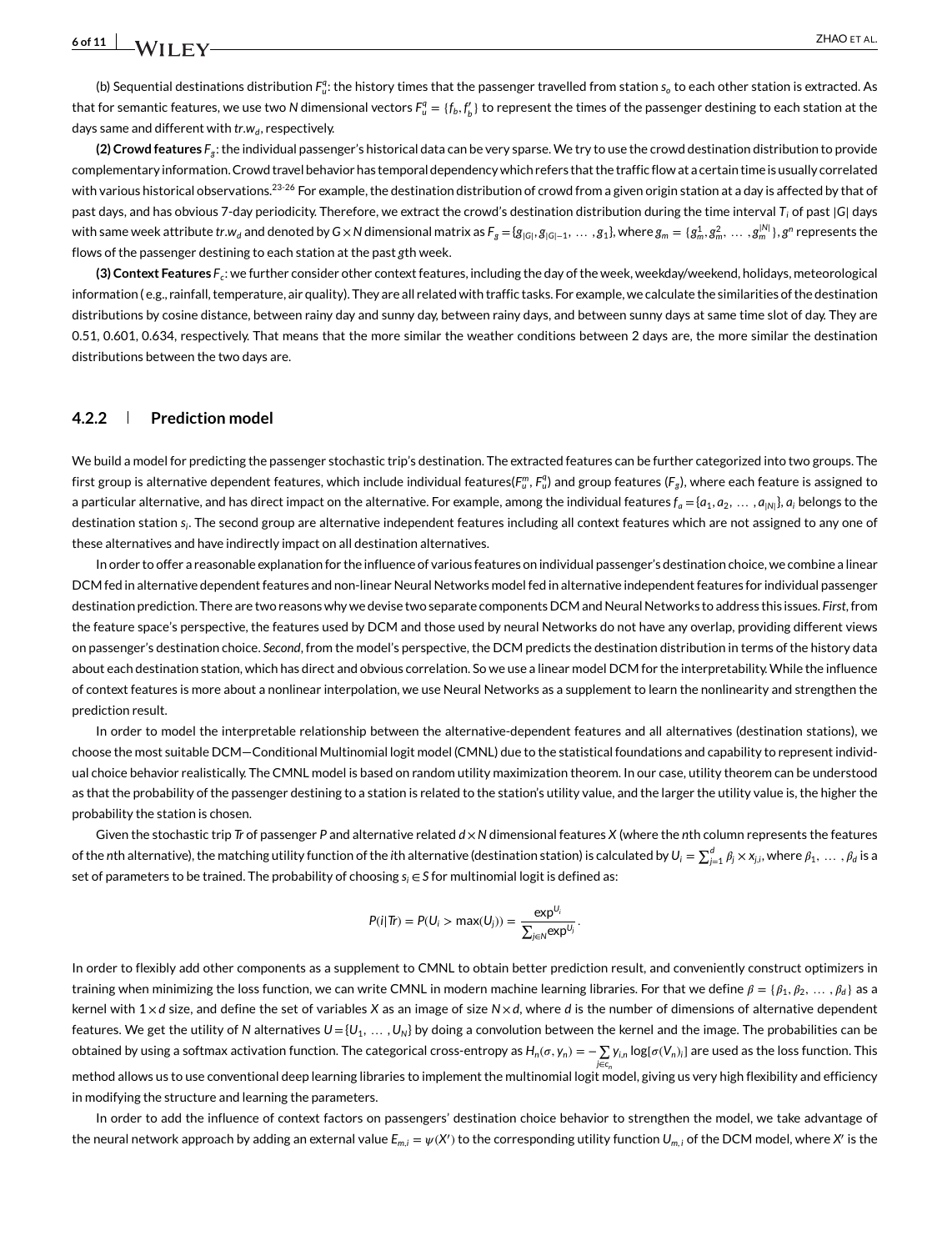# $\frac{1}{2}$  **ZHAO** ET AL.  $\frac{1}{2}$  of 11

FIGURE 4 The final model combining both the convolution approach of writing Conditional Multinomial logit model and neural network  $X_1 \cup X_2 \cup \cdots \cup X_N$ 



ensemble of context features and  $E_{m,i}$  is a N dimensional vector.  $\psi$  is the function defined by multiple neural network dense layers and corresponding activation functions. Correspondingly the utility functions are written as:  $U_n = \beta X^T + u_n + \xi_n$ .

Overall, the final model combining CMNL fed with alternative dependent features and a complement neural network term fed with context features is shown in Figure 4. On the left hand side of the figure, the multinomial logit model is written in modern machine learning libraries, and the kernel corresponds to the  $\beta$  parameters. That applying a convolution layer to the input features gives us the utility functions as in CMNL. We can flexibly change the model. The design idea of the model can be extended to other CMNL-based applications, where both of the interpretability and prediction accuracy are all significant. On the right hand side, the DNN component is used to enhance each utility function and increase predictive accuracy.

#### **5 PERFORMANCE EVALUATIONS**

This paper focuses on the questions as follows: (1) How does our proposed model perform? (2) how does each component in our model contribute to the predicted result? (3) How is the interpretability of the model? (4) If the extracted features fed into the predictor are really useful?

#### **5.1 Experimental configurations**

#### **5.1.1 Datasets**

In the experiments, we use the two datasets: smart card transition data of metro system and weather data in Shenzhen, China over 4 months from March 1, 2016 to June 30, 2016. There are 118 stations in the metro system. We partition all data into three nonoverlapped sets: training set, validation set, and test set by a ratio of 2:1:1. We use the first 2 months as training set, the third month as validation set, and the rest as test data to guarantee an unbiased result.

(1) *Smart Card data*: Each passenger needs to tap the smart card for charge when entering origin metro station and leaving destination station. Each record includes card ID, station, transaction time and transaction type (tap-in or tap-out).

(2) *Weather data*: We use weather data collected by city-level information. Each record consists of district, time, rainfall, temperature, humidity, wind speed, and wind direction.

#### **5.1.2 Parameter settings**

Let us recall that, in the step of individual passenger's spatiotemporal travel pattern extraction, there are two parameters needed to set. The first one is *h* that is used to control the range of significant time period. In this section, we set *h* to 2 hours, since the duration of 99% trips in our data is less than 2 hours. Of course it can be set according to actual scenarios. Another one is the threshold  $\tau$  that is used to judge whether a travel pattern is existed at a given significant time period, in this paper we set  $\tau = 80\%$ . In addition, for stochastic trip's destination prediction, the destination distribution of the crowd in past *N* weeks are extracted. In this paper, we set *N* to 4 which can get the best model performance.

In addition, in stochastic trip destination predictor, our model is implemented with Tensorflow 2.1. The NN Block component uses two hidden layers. The number of corresponding hidden units are tuned within the ranges of [8, 16, 32, 64] on the validation set, and the best performance is 16. The learning rate is tuned within 0.01–0.001.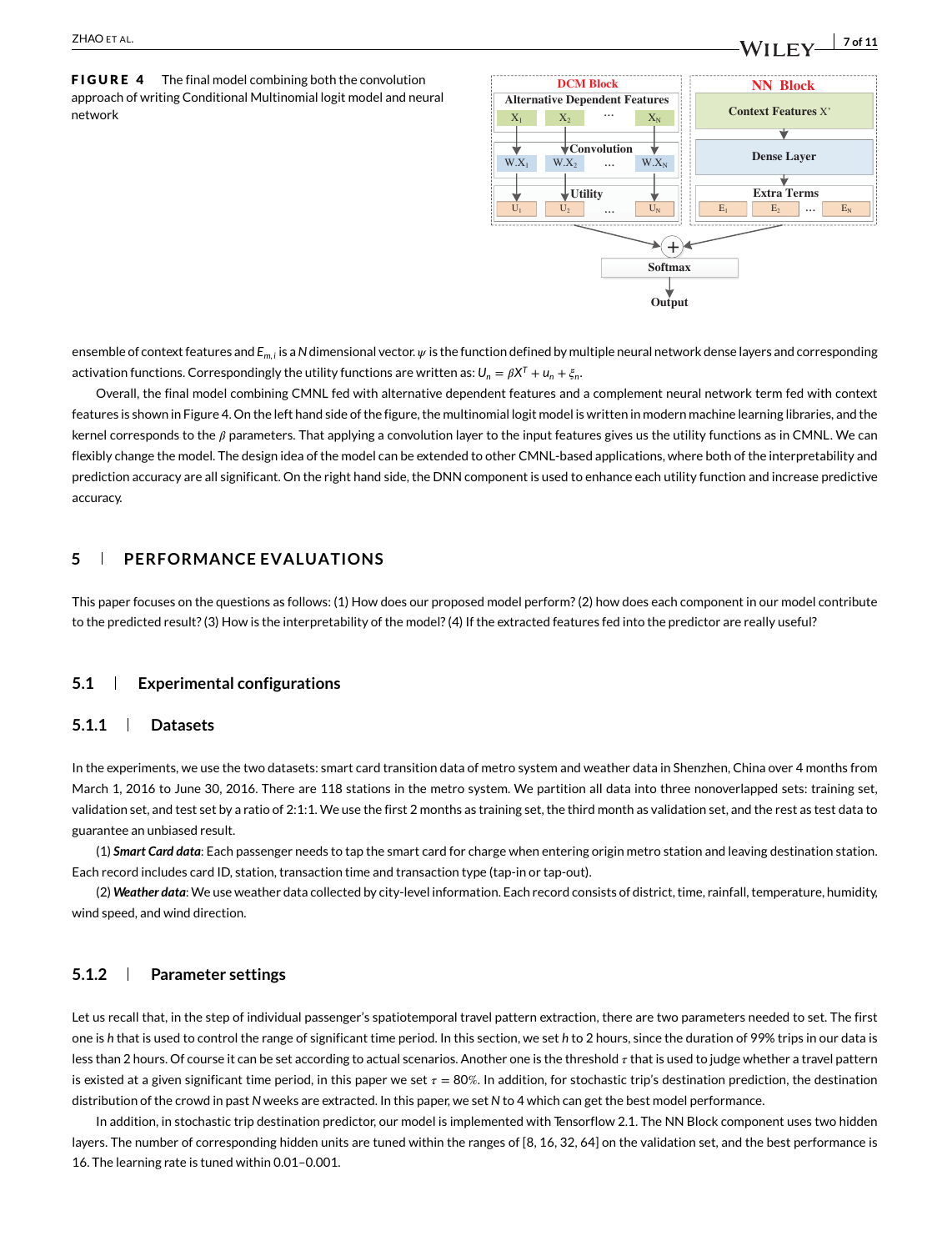## **8 of 11 I A**/II **EV**

#### **5.1.3 Evaluation metrics**

In this paper, we evaluate model performance to predict trips' destinations by accuracy (*Acc*). Suppose there are *N*<sub>all</sub> trips needed to predict, and *N<sub>cr</sub>* trips are correctly predicted. Then the accuracy is defined as *Acc*=*Ncr*/*Nall*.

#### **5.1.4 Baselines**

We compare the performance of our method with some baselines. As mentioned in Section 2, the existing machine learning based models for user's destination prediction do not consider individuals' travel patterns due to the lack of long-term personal historical travel data. Therefore they are not applicable to the scenario of this paper. Therefore, we compare our method with existing statistics methods based on individual travel patterns, and select five baselines as follows:

**Emp**: Empirical Estimation represents the prediction method based on the naive empirical knowledge where we consider the most frequently visited destinations of each individual passenger.

**SP**: Spatial pattern-basedmethod,14 themethod is based on individual's spatial patterns that reflect location co-occurrence. Given a passenger's trip with tap-in time and station information, in order to predict the trip's destination, the method first extracts the destination distribution from the passenger's history trips with same tap-in station, then take the destination station with the highest proportion as the predicted value. If such historical trips don't exist, we take destination with the highest proportion based on crowd history trips.

**STP**: Spatiotemporal pattern-based method,<sup>23</sup> which is similar as the method of SP, except that the extracted travel patterns of each passenger not only reflect the location co-occurrence but also reflect the travel regularity in time dimension.

**SMP**: Semantic pattern-based method, which first extracts the passenger's staying stations in different time periods of a day, then takes the staying station with the highest proportion as the destination according to the passenger's tap-in time.

**Bayes**: Bayesian Network is a typical graph-based algorithm,27 which is a representative of the probability-based models.We feed the extracted features of our method into Bayesian Network to predict individuals' destination.

#### **5.2 Results and analysis**

In this section, we first compare our algorithm with other baselines, then measure the contribution of each component of our model. Then we measure the impact of different extracted features and analyze the parameters in DCM.

#### **5.2.1 Performance comparison with baselines**

We compare our method with various baselines in terms of accuracy metric and highlight the best performance with bold font. Since passengers' travel behavior has different characteristics during different time periods on different days (weekday and weekend), for example, the regular tips in peek periods are much more than those of low hours. We divide a day into two parts according to users' commuting time: considering the time period 7:00 a.m. to 9:00 a.m. and 5:00 p.m. to 7:30 p.m. as peak period, and other time as low period. Accuracy comparison between our method and baselines during different time periods on different days are shown in the following Table 1. As we can see from the table, our model achieves the best performance among them during all time period of all days with an average performance gain of 12%. Moreover, we can observe that all methods in peek period at weekday achieve more than 50% accuracy, and are obvious better than those of other periods. That suggests that the destination choices are relatively stable on metro system and the statistical relationship is better to model the destination prediction problem. In

| Method       | <b>Weekday-Peek</b> | Weekend-peek   | Weekday-low | Weekend-low |
|--------------|---------------------|----------------|-------------|-------------|
| Emp          | 0.501               | 0.439          | 0.402       | 0.381       |
| SP           | 0.547               | 0.481<br>0.443 |             | 0.426       |
| <b>STP</b>   | 0.594               | 0.524          | 0.482       | 0.461       |
| <b>SMP</b>   | 0.491               | 0.421          | 0.392       | 0.359       |
| <b>Bayes</b> | 0.687               | 0.611          | 0.548       | 0.499       |
| <b>PMIP</b>  | 0.776               | 0.704          | 0.689       | 0.645       |

TABLE 1 Comparison among different methods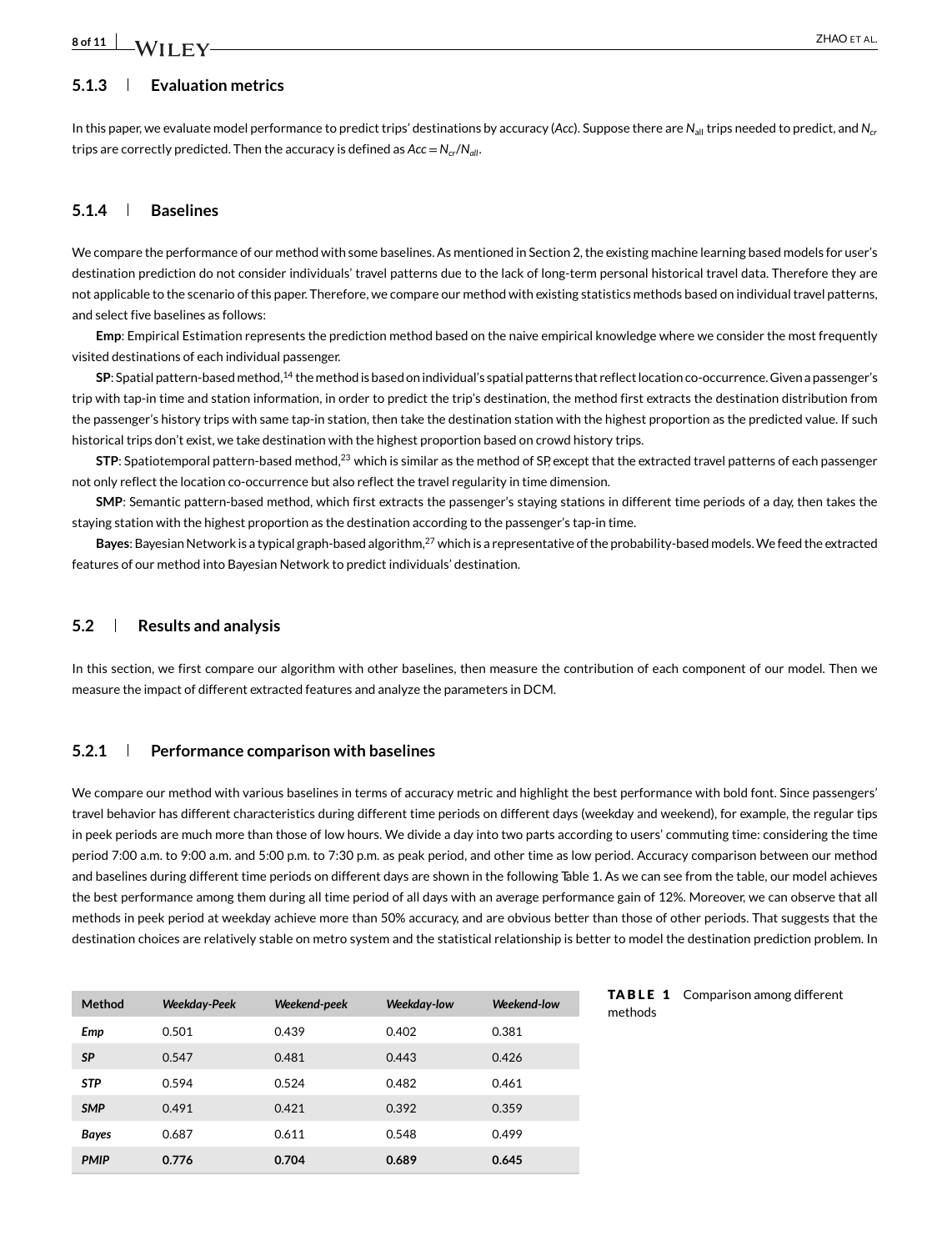addition, Bayes performs slightly well than SP, STP, and SMP. That's because it predicts passengers' destination considering more influence factors, including spatial pattern, spatiotemporal pattern, semantic pattern, and other factors.

#### **5.2.2 Component analysis**

PMIP is composed of two independent components, regular trip component (RC) and random trip component. The random trip component consists of two blocks, DCM block with interpretability, and neural networks component (NN) to model the nonlinearity for supplement. In order to evaluate the effect of these components or blocks, we remove them from the original model to observe the performance of the corresponding degraded model. It is noteworthy that there is no overlap between the features fed in the two blocks of the random trip component. To achieve a fair comparison, when removing one block, we feed all features to another block. The results are shown in Table 2, where *PMIP-RC*, *PMIP-DCM*, and *PMIP-NN* refer to the methods where regular trip component is removed from *PMIP*, and DCM is removed from *PMIP*, and neural networks component is removed from *PMIP*, respectively.

The results indicate that the prediction performance decreases no matter which component to remove. In other words, all components make contributions to improve the model performance.

First, we can also observe that when the regular trip component is removed, the model performance becomes worst, which illustrates that regular trip component plays more important role in individual destination prediction. Moreover, as we expected, the raising effect is more obvious in peek hours. This is because the destination choices are less predictable on the weekend when people generally do not follow regular travel patterns. That is very easy to explain by the result in Figure 5, which shows the ratio of destinations that could be inferred and the accuracy rate in different time periods. The figure shows that the regular trips in AM and PM peak hours are much more than other hours. The finding agrees with reality as well, i.e. most users regularly and stably commute back and forth to work during peak hours on week days. Figure 5(B) shows that the regular trip component accurately predicts passenger regular trip's destinations with an average accuracy greater than 95%.

Second, although neural network can work well to model the nonlinearity in many tasks, we can observe in Table 2 that neural network does not perform better than DCM alone. That is because the neural network can not automatically distinguish the features directly related to an alternative and those related to all alternatives, especially, in the cases that the available data is not very sufficient. However, the discrete choice method designed with prior knowledge can address such direct relationship.

| <b>Method</b>   | <b>Weekday-Peek</b> | Weekend-Peek | Weekday-Low | Weekend-Low |
|-----------------|---------------------|--------------|-------------|-------------|
| <b>PMIP-RC</b>  | 0.634               | 0.564        | 0.521       | 0.487       |
| <b>PMIP-DCM</b> | 0.676               | 0.644        | 0.651       | 0.612       |
| <b>PMIP-NN</b>  | 0.692               | 0.657        | 0.663       | 0.631       |
| <b>PMIP</b>     | 0.776               | 0.704        | 0.689       | 0.645       |



#### TABLE 2 The results of Practical model with strong interpretability and predictability (PMIP) with removing different components

FIGURE 5 Regular trips' destination prediction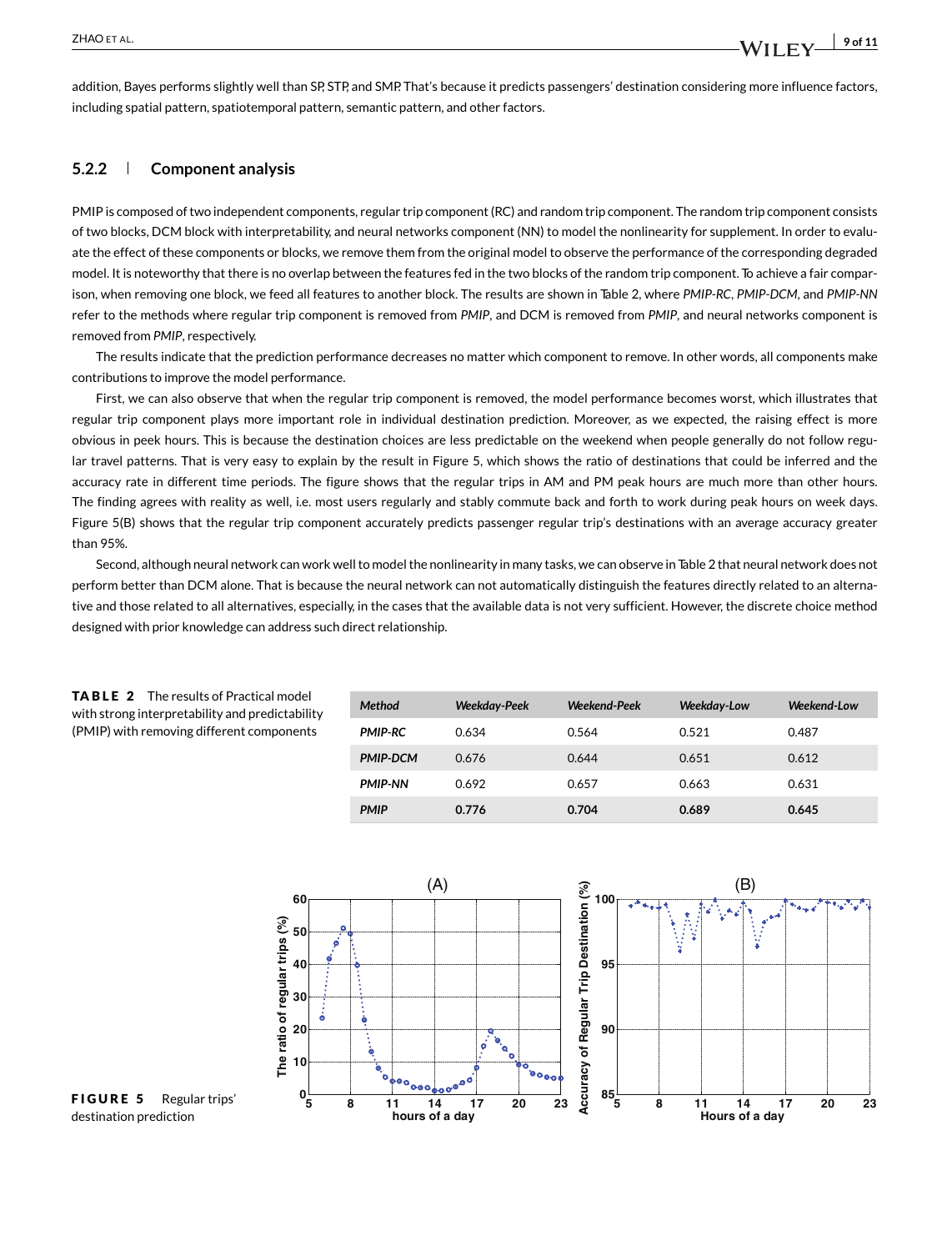| $\frac{10 \text{ of } 11}{10 \text{ of } 11}$ WII FV | ZHAO ET AL                                 |
|------------------------------------------------------|--------------------------------------------|
|                                                      | TABLE 3<br>Results of Practical model with |

| Method          | <b>Weekday-Peek</b> |        | Weekend-Peek |          | Weekday-Low    | Weekend-Low    |        | <b>TABLE 3</b>              | Results of Practical model with<br>strong interpretability and predictability with |  |  |
|-----------------|---------------------|--------|--------------|----------|----------------|----------------|--------|-----------------------------|------------------------------------------------------------------------------------|--|--|
| No-IF           | 0.534               |        | 0.492        | 0.445    |                | 0.421          |        | removing different features |                                                                                    |  |  |
| No-CF           | 0.613               |        | 0.554        | 0.526    |                | 0.512          |        |                             |                                                                                    |  |  |
| NO-MF           | 0.721               |        | 0.649        |          | 0.638          |                | 0.602  |                             |                                                                                    |  |  |
| NO-TF           | 0.669               |        | 0.602        |          | 0.597          |                |        |                             |                                                                                    |  |  |
| <b>ALL</b>      | 0.776               |        | 0.704        | 0.689    |                | 0.645          |        |                             |                                                                                    |  |  |
|                 |                     |        |              |          |                |                |        |                             |                                                                                    |  |  |
| <b>Features</b> | $f_a$               | $f_a'$ | $f_b$        | $f'_{b}$ | g <sub>1</sub> | g <sub>2</sub> | $g_3$  | g <sub>4</sub>              | <b>TABLE 4</b><br>Parameters of                                                    |  |  |
| Parameters      | 0.2781              | 0.2647 | 0.1211       | 0.1452   | 0.1045         | 0.0945         | 0.0722 | 0.0772                      | discrete choice model component                                                    |  |  |

#### **5.2.3 Choice features and parameter analysis**

In this paper, we use three types of features: individual features (IF), crowd features (CF), context features containing meteorological factors (MF), and time factors (TF). In order to verify the features fed into the PMIP are really useful, as shown in Table 3, we remove each of them and feed remaining features to PMIP, and observe that the prediction performance decreases clearly no matter which feature to remove. This indicates that all features make contributions to the model. Moreover, as we can see in Table 3, their effects are different, the individual and crowd features are more important than other factors.

The parameters of  $\beta$  of different features fed into DCM are shown in Table 4 Among these alternative related features in Section 4, we can observe that the increase of any feature corresponding to a destination station makes positive contribution to the probability that the passenger chooses the station. Among these features, the individual features make the biggest contribution, followed by group features and context features, which is consistent with the above analysis. Moreover, the effects of the group features on the past*N* weeks follow expected rules, where the longer the duration between a past week and target week is, the weaker the impact of the past week on target week is.

#### **6 CONCLUSIONS AND FUTURE WORK**

In this paper, we focus on individuals' travel destination prediction on a metro system with AFC data. In particular, we motivate and design a novel approach called PMIP with two key technical components for regular trip destination predictor and stochastic trip destination predictor. Especially, an explanatory model combining neural network and discrete logit model is proposed to predict individual's stochastic trip's destination, which can be applied to other transportation analysis scenarios about users' choice behavior such as travel mode choice or route choice. More importantly, we conduct and evaluate PMIP based on real-world data in the metro network of Shenzhen, China. The experiments demonstrate that our PMIP model outperforms other baselines in terms of prediction accuracy. In the future work, we will improve the method to apply it to other transportation analysis scenarios about individuals' choice behavior such as travel mode choice or route choice.

#### **ACKNOWLEDGEMENTS**

This work is supported by the National Key R&D Program of China (No.2019YFB2102100), National Natural Science Foundation of China (No.61802387, No.61806192), National Natural Science Foundation of Shenzhen (No.JCYJ20190812153212464, No.JCYJ20190812160003719), Shenzhen Engineering Research Center for Beidou Positioning Service Improvement Technology (No.XMHT20190101035), Science and Technology Development Fund of Macao S.A.R (FDCT) under number 0015/2019/AKP, Shenzhen Discipline Construction Project for Urban Computing and Data Intelligence, and SIAT Innovation Program for Excellent Young Researchers.

#### **ORCID**

*Juanjuan Zhao* <https://orcid.org/0000-0003-1002-9272>

#### **REFERENCES**

- 1. Yan L, Shen H, Chen K. MobiT: distributed and congestion-resilient trajectory-based routing for vehicular delay tolerant networks. *IEEE/ACM Trans Netw*. 2018;26(3):1078-1091.
- 2. Yan L, Shen H. TOP: optimizing vehicle driving speed with vehicle trajectories for travel time minimization and road congestion avoidance. *ACM Trans Cyber-Phys Syst*. 2019;4(2):1-25.